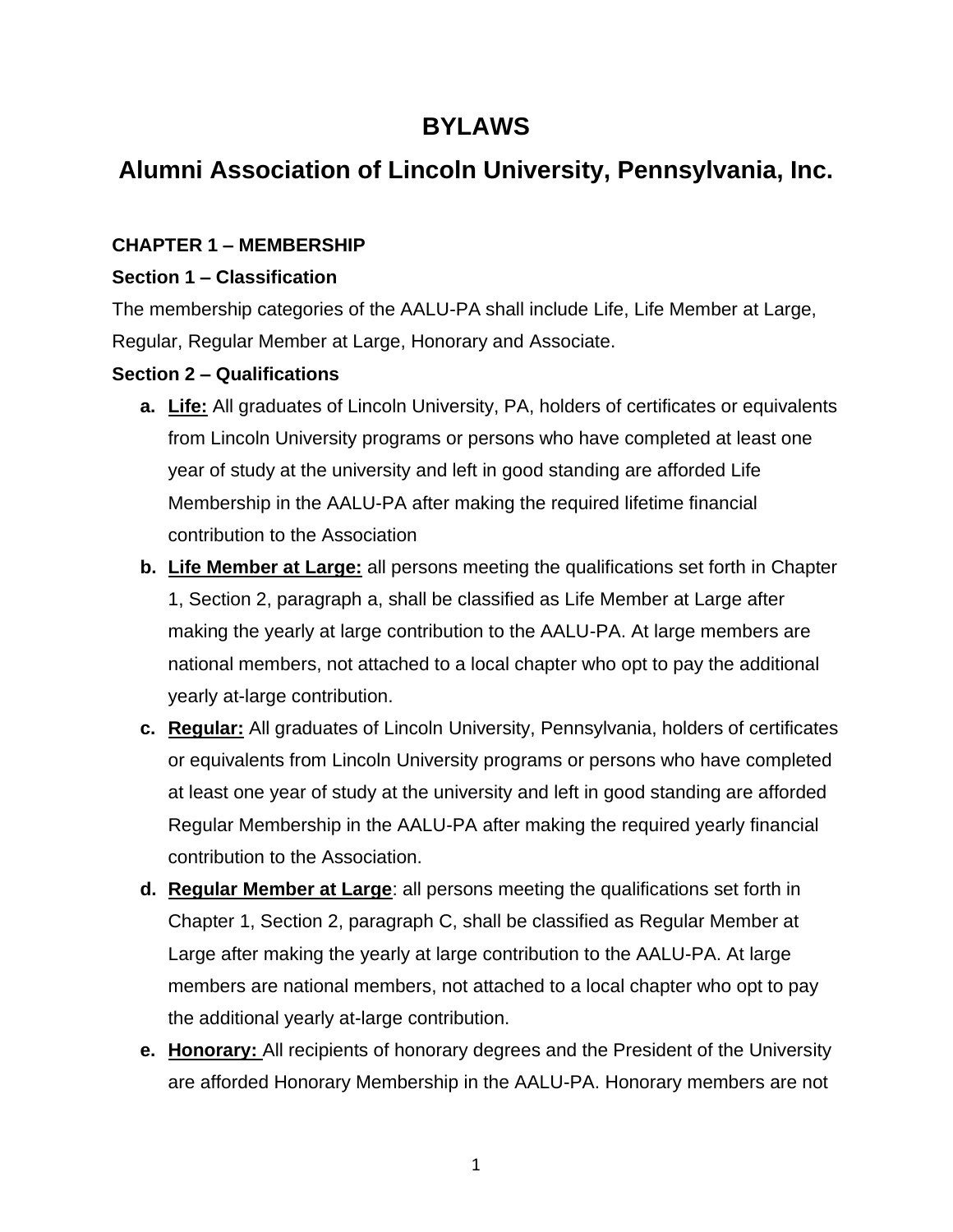required to make the yearly financial contribution to the Association but shall be encouraged to make a contribution. Honorary members shall not hold office, be qualified as Alumni Trustees, or have voting privileges.

**f. Associate:** Persons, such as faculty and others not falling into the previously defined membership categories, who exhibit interest by support of, and participation in, the program(s) of the AALU-PA may be afforded Associate Membership in the AALU-PA by a local chapter or the Alumni Council after making the required yearly financial contribution to the Association. Associate members shall not hold National office, be qualified as Alumni Trustees, or have National voting privileges.

# **CHAPTER II – MEETINGS:**

# **Section 1 – Regular Meetings**

There shall be at least two regular (general membership) meetings during the fiscal year, which should align with Homecoming and Alumni Reunion activities and occur in October and May to the greatest extent possible. These meetings are referred to in these bylaws as the "October" and "May" regular or general membership meetings. All members current in their financial responsibilities shall have voting privileges. Thirty (30) or more financial members shall constitute a quorum for the transaction of business. Notice of general membership meetings should be given 30 days in advance.

# **Section 2 - Alumni Council Meetings**

The President serves as the Chair of the Alumni Council. The Council shall meet no less than three (3) times a year and will give at least 14 days notice to Council members. These meetings generally occur in October, prior to the Association's October Meeting; February, in alignment with the university Board of Trustees Meeting; and May, during Alumni Reunion Weekend, but are subject to change . The quorum of the Alumni Council shall be one-third (1/3) or more of the Council's total membership.

# **Section 3 – Virtual Meetings**

**a. General Meetings:** The Executive Committee may, in its sole discretion, determine that any meeting of the members shall be held solely by means of a virtual communication platform. Participation in a meeting held using virtual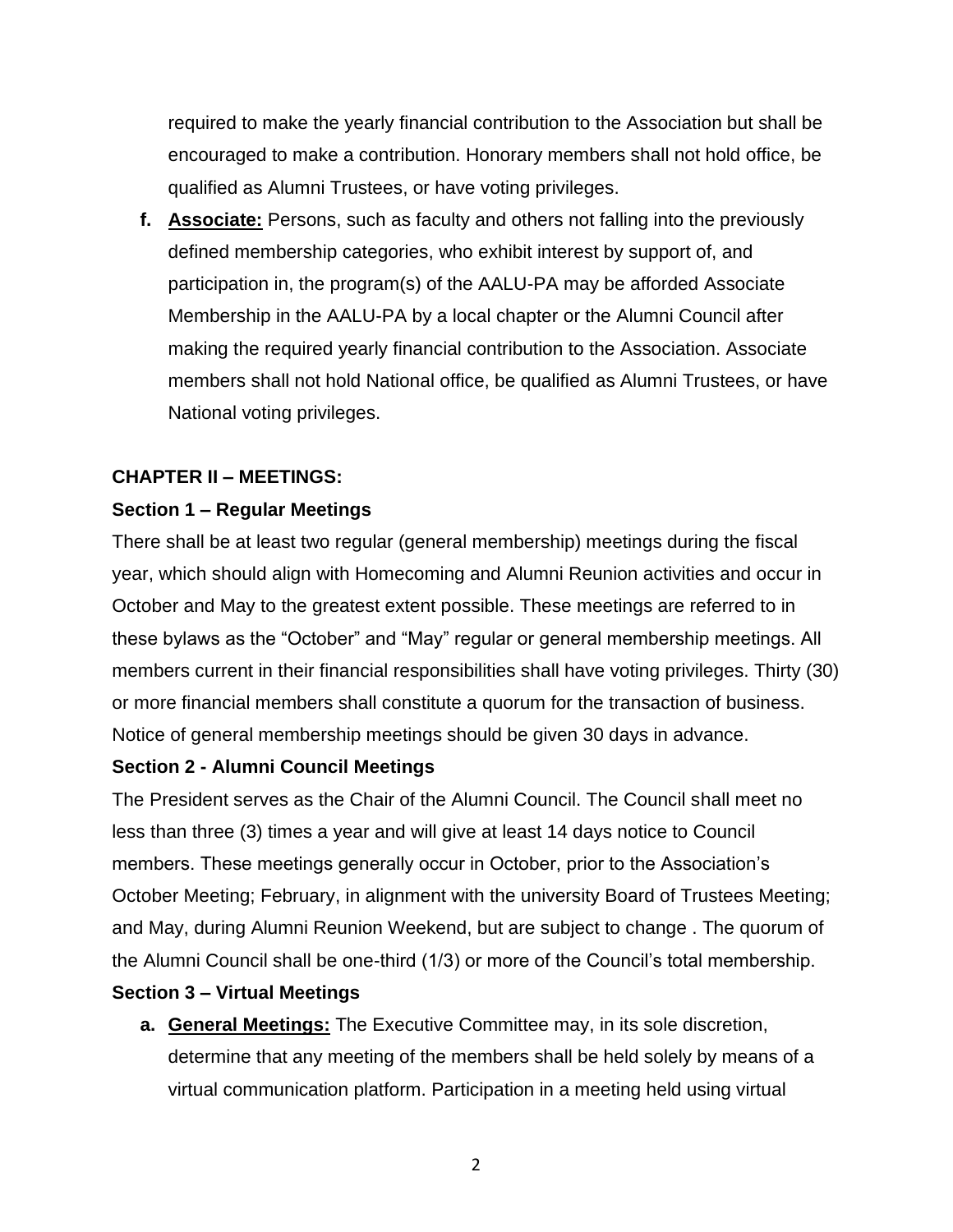communication shall constitute presence in person at the meeting for all purposes, including quorum and voting. Members shall receive at least seven (7) days advance notice of the change to a remote meeting and shall be provided instructions for participation and voting for such virtual meetings.

- **b. Alumni Council Meetings:** The Executive Committee may, in its sole discretion, determine that any number of attendees, up to and including all attendees, may participate in any meeting of the Alumni Council by means of a virtual communication platform. Participation in a meeting held using virtual communication shall constitute presence in person at the meeting for all purposes, including quorum and voting. Council Members shall receive at least 24 hours advance notice of the change to a remote Alumni Council meeting and shall be provided with instructions for participation and voting for such remote meeting.
- **c. Virtual Meetings**: Virtual meetings may be recorded and all participants should be notified prior to joining the meeting so that participants can opt out if desired. All recordings shall be the sole property of the AALU-PA. The Alumni Council may adopt policies or procedures relating to virtual meetings and their recordings consistent with the AALU-PA Constitution or these by-laws.

#### **Section 4 – Special Meetings**

- a. Special meetings of the Council may be called by or at the request of the President, or by fifty-one (51) percent of the polled Council. Such meetings may be held within the Commonwealth of Pennsylvania, outside of the state, or virtually. Written notice of such meetings must be provided 10 days in advance, along with the time, date, location, and purpose of the meeting.
- b. The President, with the approval of the Council, may call a special meeting of the members. Such meetings may be held within the Commonwealth of Pennsylvania, outside of the state, or virtual. Written notice of such meetings must be provided 15 days in advance, along with the time, date, location, purpose of the meeting. Any member of the Association may present the President with a petition signed by financial AALU members in a number equal to of one-third (1/3) of the average of the number of ballots submitted in the past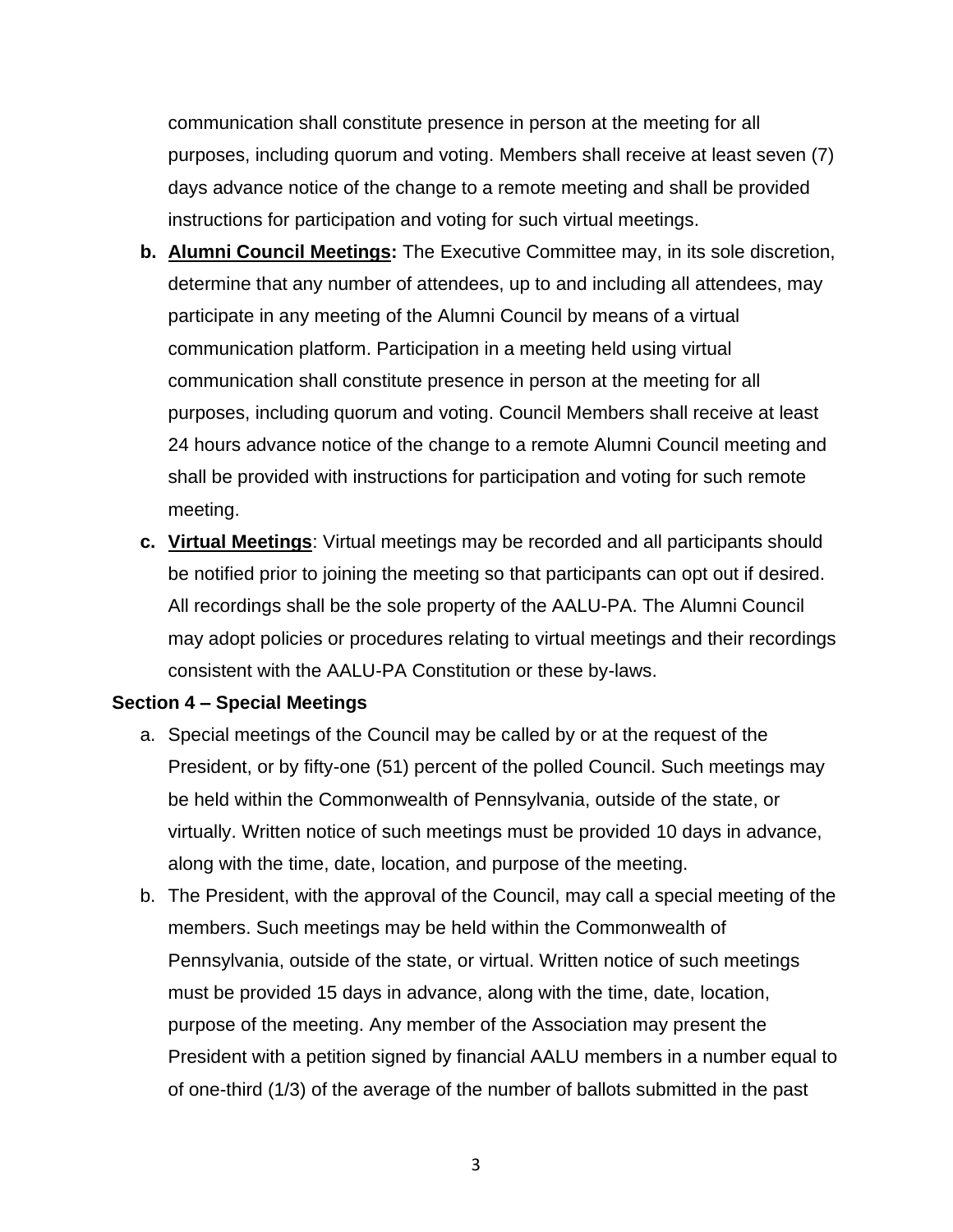two regular elections, which shall require the President to call, and the Council to approve, a special meeting under this section. The Council shall adopt policies and procedures detailing the Executive Committee's responsibilities in assisting member communication relating to this paragraph.

# **CHAPTER III – OFFICERS AND ALUMNI TRUSTEES**

# **Section 1- Number and Title: There shall be 11 Officers and 6 Alumni Trustees of the AALU-PA.**

- a. The elected officers of the AALU-PA shall be a President, Vice President, Treasurer, and Secretary.
- b. The appointed officers shall consist of: Four Regional Directors, Chaplain, Historian, and Financial Secretary.
- c. The Parliamentarian shall be an appointed advisory position, not an officer.
- d. In accordance with the Bylaws of Lincoln University, PA, there shall be six (6) Alumni Trustees from the AALU-PA designated to serve on the University Board of Trustees.

# **Section 2 – Eligibility to Serve as Trustee or Hold Elected (President, Vice President, Treasurer, Secretary) or Appointed Office (Regional Director, Chaplain, Historian, Financial Secretary) in the AALU-PA**

To be eligible and remain eligible, the Alumni Trustee or officer:

- a. Shall be current in their financial responsibilities with the AALU-PA, including a local chapter or at large membership, at all times during their tenure in office;
- b. Shall be bondable and qualified to be named on all financial accounts, in the case of an office so requiring it;
- c. Shall not be an employee of the University;
- d. Shall not hold the office of President, Vice President, Treasurer, or Secretary with financial responsibilities in a local chapter, and in the case of a Trustee, they shall not hold a National office.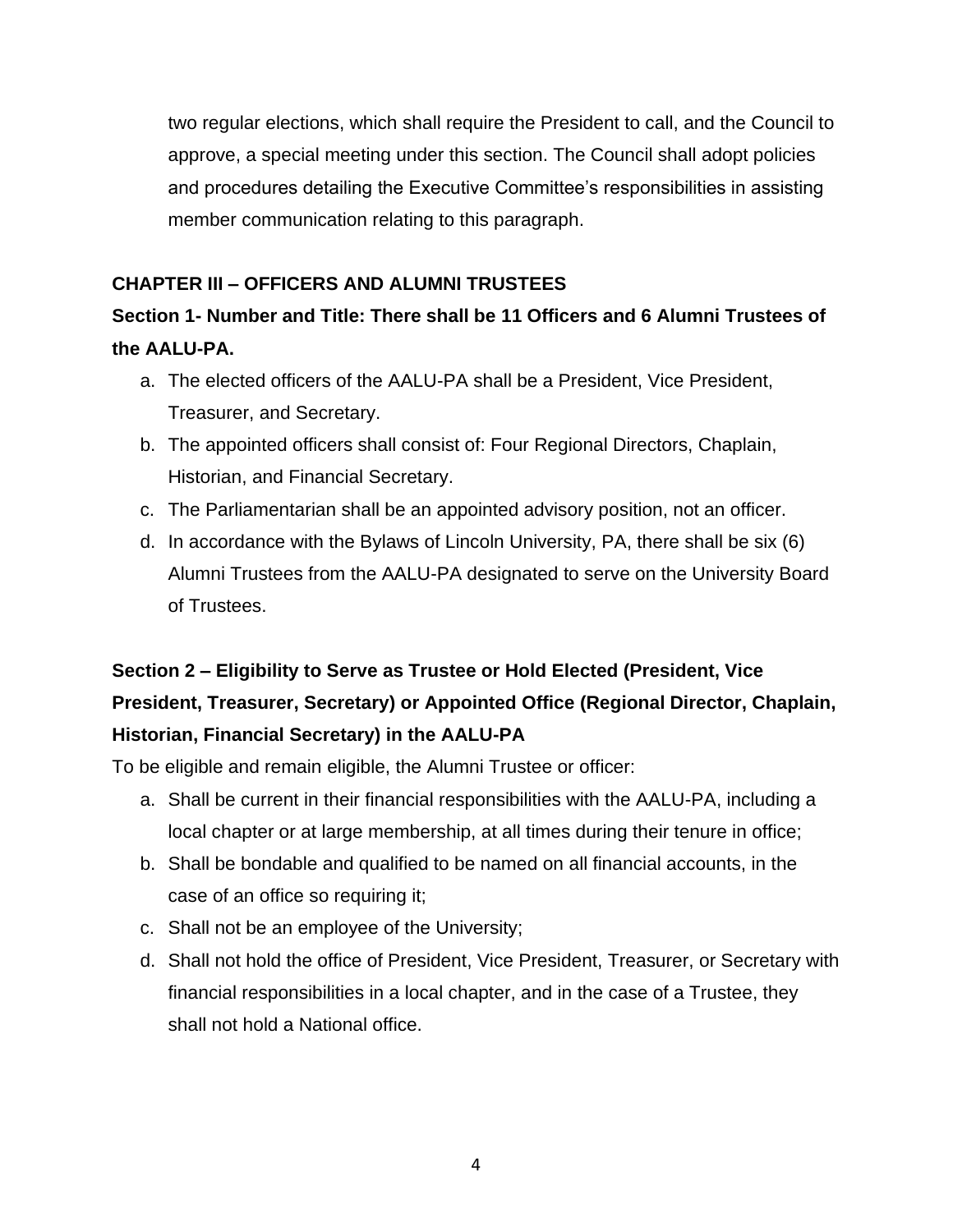# **Section 3 – Eligibility for Nomination as an Alumni Trustee or Elected Officer of the AALU-PA**

To be eligible the member:

- a. Shall be in good standing with the AALU-PA, including being and having been current in their financial responsibilities with the Association including a local chapter or at large membership since at least one year prior to the submission of the application;
- b. Shall not be an employee of the University.
- c. Shall be bondable and qualified to be named on all financial accounts, in the case of an office so requiring it. .

# **Section 4 – Nominations**

- a. The Nominations and Elections Committee shall present to the Council during the October Council meeting a slate of candidates for Alumni Trustee and elected officers listed in Chapter III.
- b. During the October meeting of the Association, the Nominations and Elections Committee shall present for approval the slate of candidates Alumni Trustee and elected officers listed in Chapter III.
- c. Nominations from the floor are permitted at the October meeting provided by petition, signed by at least ten (10) percent of the members current in their financial responsibilities to the AALU-PA. Nominees from the floor must meet eligibility requirements in Section 3 of this Chapter.

# **Section 5 – Elections**

- a. The election of officers and Alumni Trustees of the Association shall be held by ballot each year as required to align with the tenure of office set forth in Section 6 of this Chapter. The election shall be conducted by the Nominations and Elections Committee.
- b. The Nominations and Elections Committee shall set forth,the Council shall approve, and the Association shall publish a timeline for the election by the last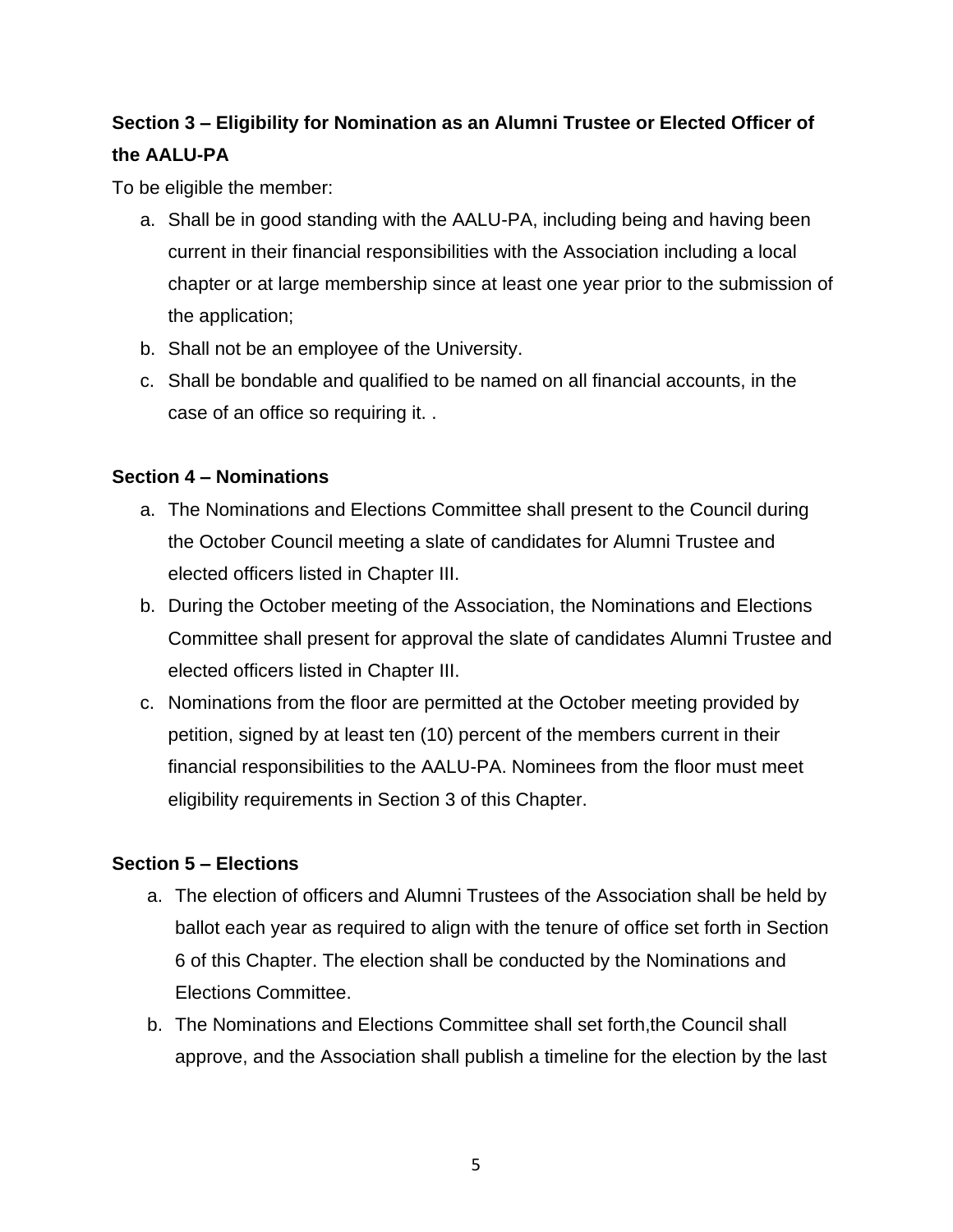day of February of each year. The election should conclude by the May meeting of the AALU-PA.

c. The election shall be by secret ballot and actual voting may be conducted in person, by mail, or by electronic means, provided that any electronic tool is reliable, auditable, and approved by the Nominations and Elections Committee in accordance with the standards set forth in these Bylaws and any applicable elections procedures.

### **Section 6 – Tenure of Office**

The term of office shall be two years for all elected and appointed officers of the AALU-PA. Alumni Trustees designated by the AALU-PA shall take office and serve in accordance with the University Bylaws; the term of office shall be four years. No more than two trustees shall be elected each year. No officer or alumni trustee shall serve more than two (2) consecutive terms in the same office.

### **Section 7 – Transition and Installation of Officers**

The newly elected officers shall assume their respective offices on July 1, which shall be the first day of the new fiscal year after which they were elected. The Council shall adopt policies and procedures detailing an efficient and effective transition.

#### **Section 8 – Recall / Removal of Officers**

- a. Officers elected by the membership may be recalled/removed from office with cause, defined to include, but not be limited to:
	- i. Failure to perform the duties of the office for which the member is serving as defined by these bylaws.
	- ii. Failure to abide by the by-laws of the Alumni Association or any applicable state, federal, or regulatory standard.
	- iii. Failure to act or conduct oneself in an ethical or professional manner while acting as a member of the Association or committing any act that reflects negatively on the AALU or Lincoln University, PA.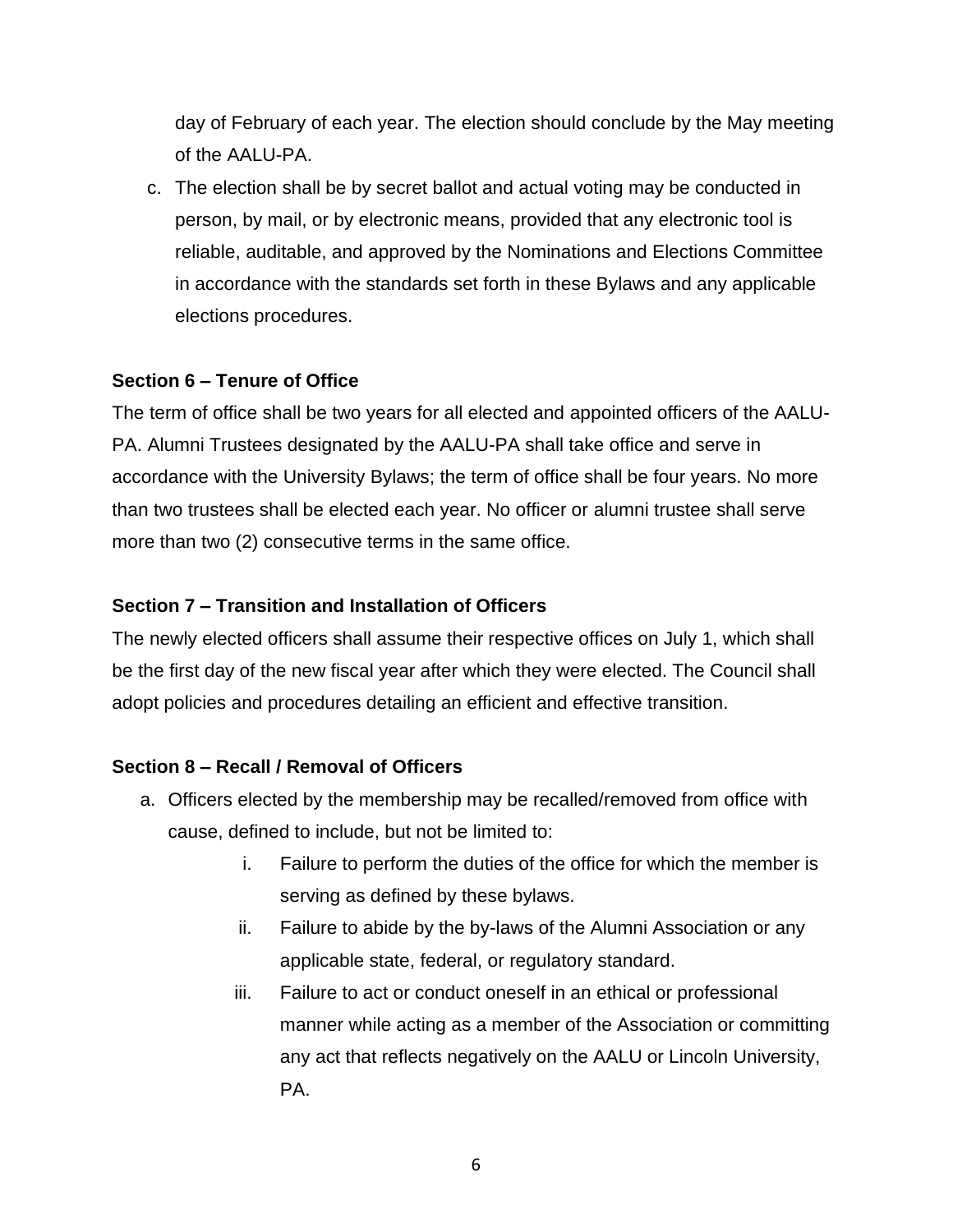- b. The call for removal or recall with cause may be presented to the Executive Committee for consideration by any member of the Council presented with a petition signed by financial AALU members in a number equal to one-third (1/3) of the average of the number of ballots submitted in the past two regular elections. The Council shall adopt policies and procedures detailing the Executive Committee's responsibilities in assisting member communication relating to this paragraph.
- c. The determination to proceed with this action must be made by the Council with a simple majority vote.
- d. The vote shall be called by the Executive Committee and must occur at a regular Council meeting or a special meeting called by the President or the Council for this purpose. Notice of the recall agenda item at the regular meeting or as the purpose of the special meeting must be provided to the Council membership a minimum of two (2) weeks prior to the meeting by regular postal mail or electronic mail.
- e. An affirmative vote to proceed by the Council shall result in the suspension of the accused officer from all duties until a recall election is held within 30 days of the suspension action.
- f. The President or the Vice President, in the absence of the President, shall appoint an interim officer to serve until the recall election results are determined.
- g. The Council shall administer the election in a manner consistent with section 5 of this Chapter.
- h. Ballots for the recall election shall be administered within ten (10) days of the suspension action to all members current in their financial responsibilities and shall be returned to the Council as soon as possible but no later than 30 days.
- i. a 2/3 majority of the votes cast in the election shall be required to remove/recall the officer, provided that the total number of ballots submitted for the election is at minimum equal to the average of the number of ballots submitted in the past two regular elections.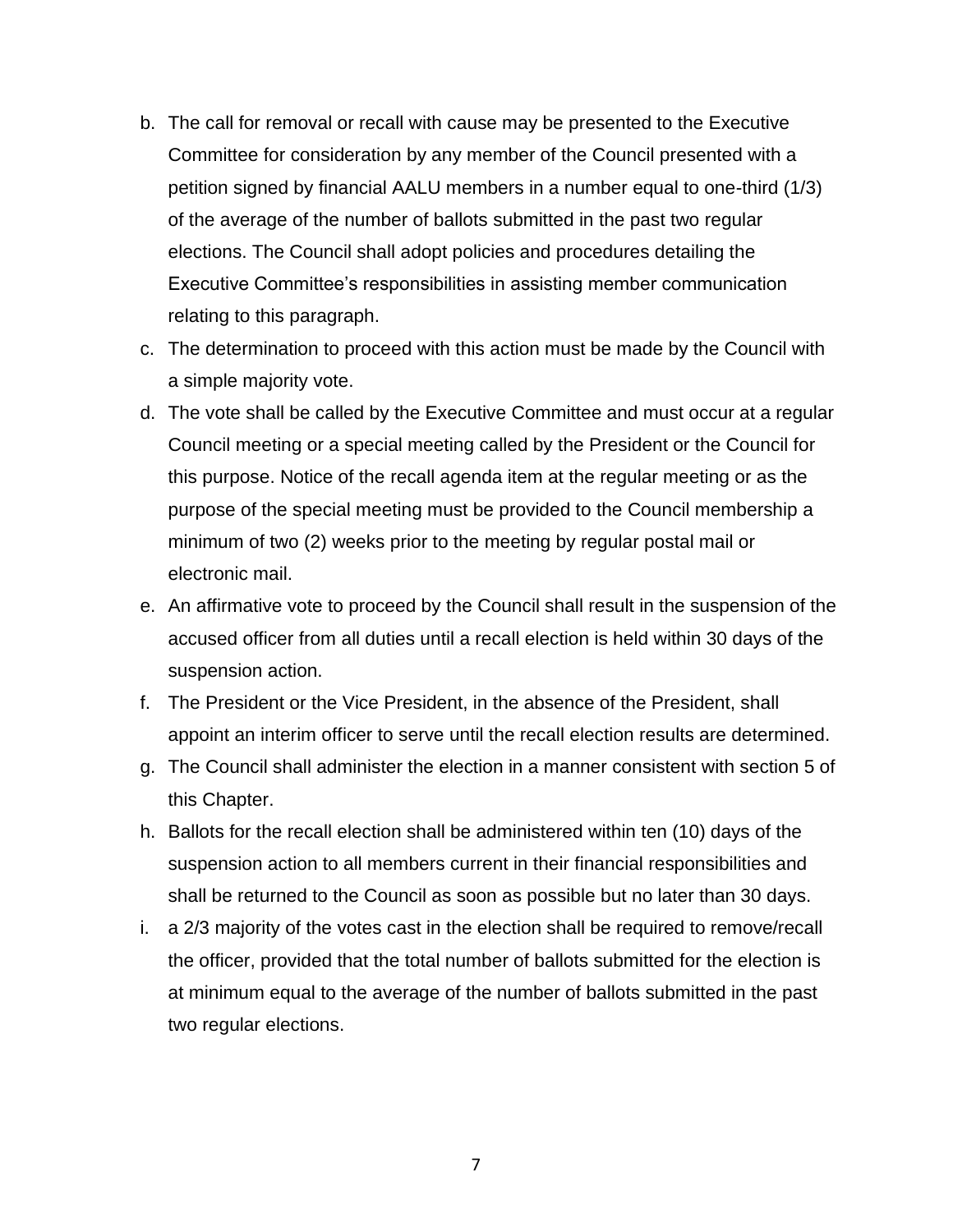### **Section 9: Resignation**

Any officer or other Council member may resign at any time by communicating their resignation in writing to the AALU Secretary and the President. A resignation is effective when it is received; unless the notice specifies a later effective date or subsequent event upon which it will become effective. The resignation shall not be granted until all property of the AALU-PA in the possession of the resigning Council member is returned to the AALU-PA.

# **Section 10 – Bonded Officers and Qualification for Bank Accounts**

The Bonded officers of the AALU-PA shall be the President, Vice President, Treasurer, and if assigned duties include handling cash or financial transactions the Secretary and Financial Secretary. These officers shall be bonded at the expense of the AALU-PA. The President, Vice President, and Treasurer must be qualified to be named on the financial accounts of the Association. In accordance with Chapter III, Section 2 of these Bylaws, officers who are not bondable and qualified to be named on financial accounts are not eligible to hold office in the AALU-PA.

# **CHAPTER IV – DUTIES OF OFFICERS AND ALUMNI TRUSTEES**

#### **Section 1 – President**

The duties of the President are:

- a. To preside at all meetings and functions of the AALU-PA and to serve as the Chairperson of the Executive Committee.
- b. To appoint Chairpersons and members of all committees not directly elected by the AALU-PA.
- c. To exercise general executive authority on behalf of the AALU-PA, and such authority is subject to the approval of the AALU-PA.
- d. To assure that the purposes of the AALU-PA are being carried out.
- e. To countersign all requisitions for disbursements from the AALU-PA's treasury or to assure issuance in accordance with financial controls in accordance with AALU-PA policy adopted by the Council which shall require written or electronic evidence of concurrence by the Treasurer and President.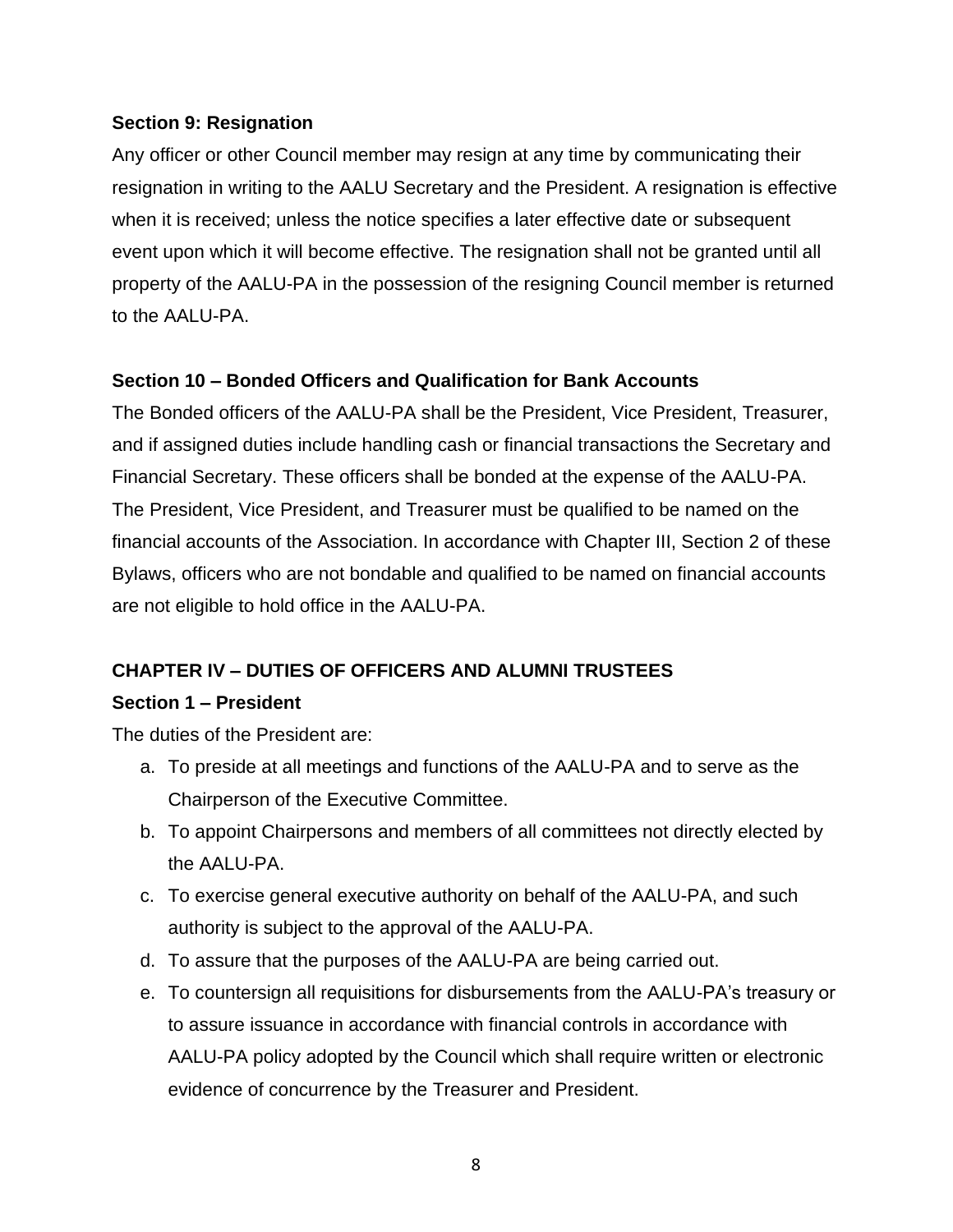- f. To countersign all AALU-PA checks or to assure issuance in accordance with financial controls in accordance with AALU-PA policy adopted by the Council which shall require written or electronic evidence of concurrence by the Treasurer and President.
- g. To perform such further functions and duties as may be deemed appropriate by the AALU-PA or the Executive Committee.
- h. To serve as ex-officio member of all committees except the Nominations and Elections Committee.
- i. To fill vacancies in AALU-PA offices, exclusive of Alumni Trustees, by appointing AALU-PA members in good standing, in accordance with Chapter III, Section 2, to serve as interim officers. Such persons must be approved by the Executive Committee and shall serve until the next AALU-PA election.
- j. To fill the vacancy created by Alumni Trustee by nominating an AALU-PA member in good standing, in accordance with Chapter III, Section 2, to complete the term left vacant. The nominee must be approved by a simple majority of the Council.
- k. To present an official report on the state of the Association at the membership meetings of the AALU-PA, including the actions taken to meet the objectives of the Association since the last official report.

# **Section 2 – Vice President**

In the absence of the President, the Vice President shall serve in place of the President. The Vice President will work with the Director of Alumni Relations and the Regional Directors to develop alumni chapters and other duties assigned by the Executive Committee and/or Council. The Vice President shall submit reports to the Executive Committee, Council and membership of the AALU-PA.

# **Section 3 –Secretary**

The duties of the Secretary shall be: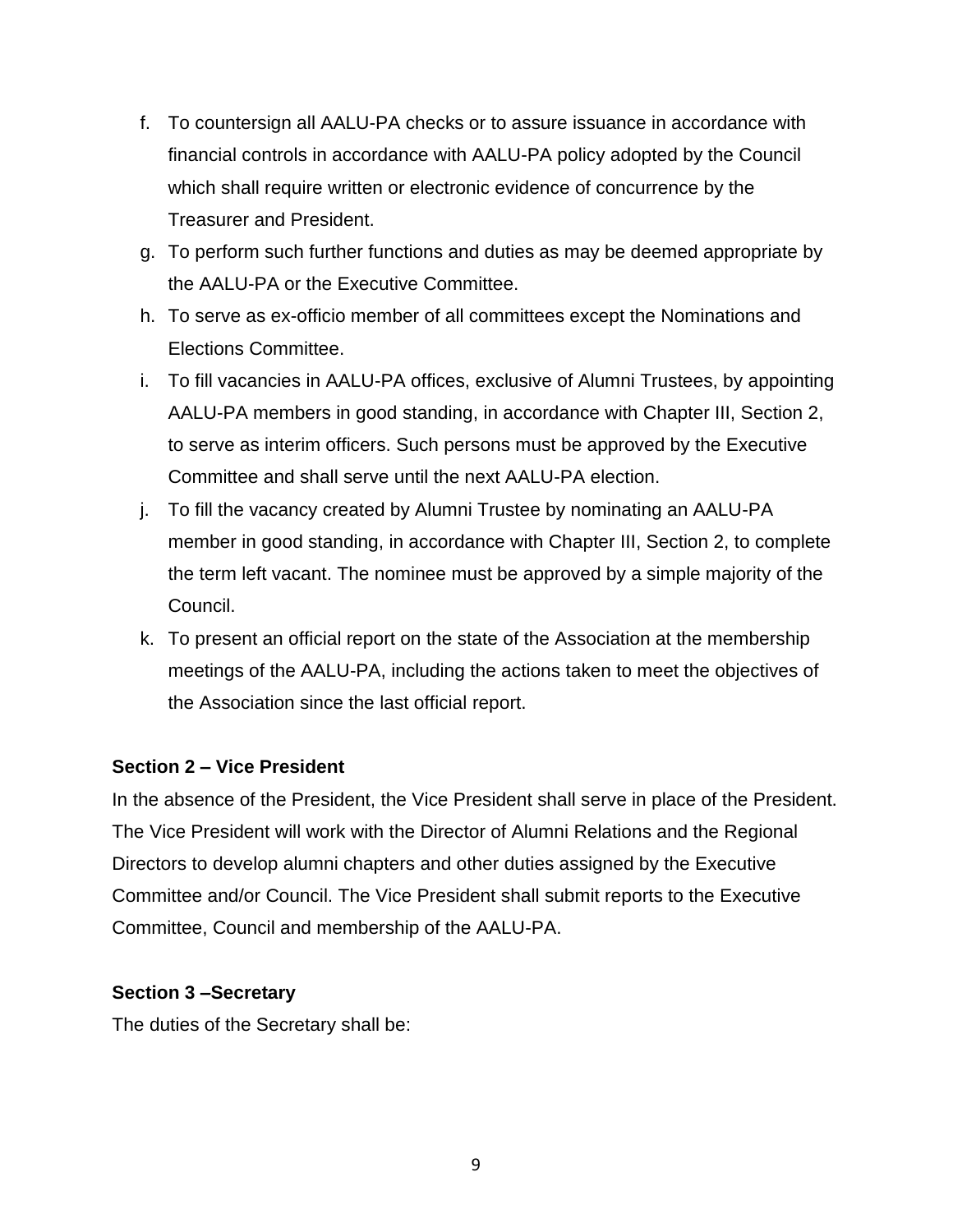- a. To keep an accurate record and minutes of all meetings held by the AALU-PA, and to be responsible for distributing the previous AALU-PA meeting minutes prior to the next meeting.
- b. To receive and send correspondence for the AALU-PA, maintain an up-to –date and appropriate file of all such correspondence, and notify the membership of meetings of the AALU-PA.
- c. To have charge of the central office of the AALU-PA and management of the office under the direction of the Council.
- d. To serve as the secretary for the Association, including the Council and the Executive Committee.
- e. To keep an accurate membership directory
- f. To keep a list of recently deceased members and present a report at each October general body Meeting.
- g. To submit a report at the Executive, Council, and the general membership Meetings of the AALU-PA for the current year.
- h. In the absence of a financial secretary, to keep an accurate record of all funds received and disbursed by the AALU-PA.
- i. In the absence of a financial secretary, to work closely with the Treasurer and other secretaries to carry forth the functions of this office.

# **Section 4 – Treasurer**

The duties of the Treasurer shall be:

- a. To receive and deposit all monies of the AALU-PA promptly in an account or accounts in a reputable banking institution approved by the AALU-PA. Money must not be withdrawn from any such account except in accordance with financial controls in accordance with AALU-PA policy adopted by the Council which shall require written or electronic evidence of concurrence by the Treasurer and President.
- b. To submit reports to the AALU-PA at all regular meetings or whenever required by either the body, covering the financial condition of the AALU-PA.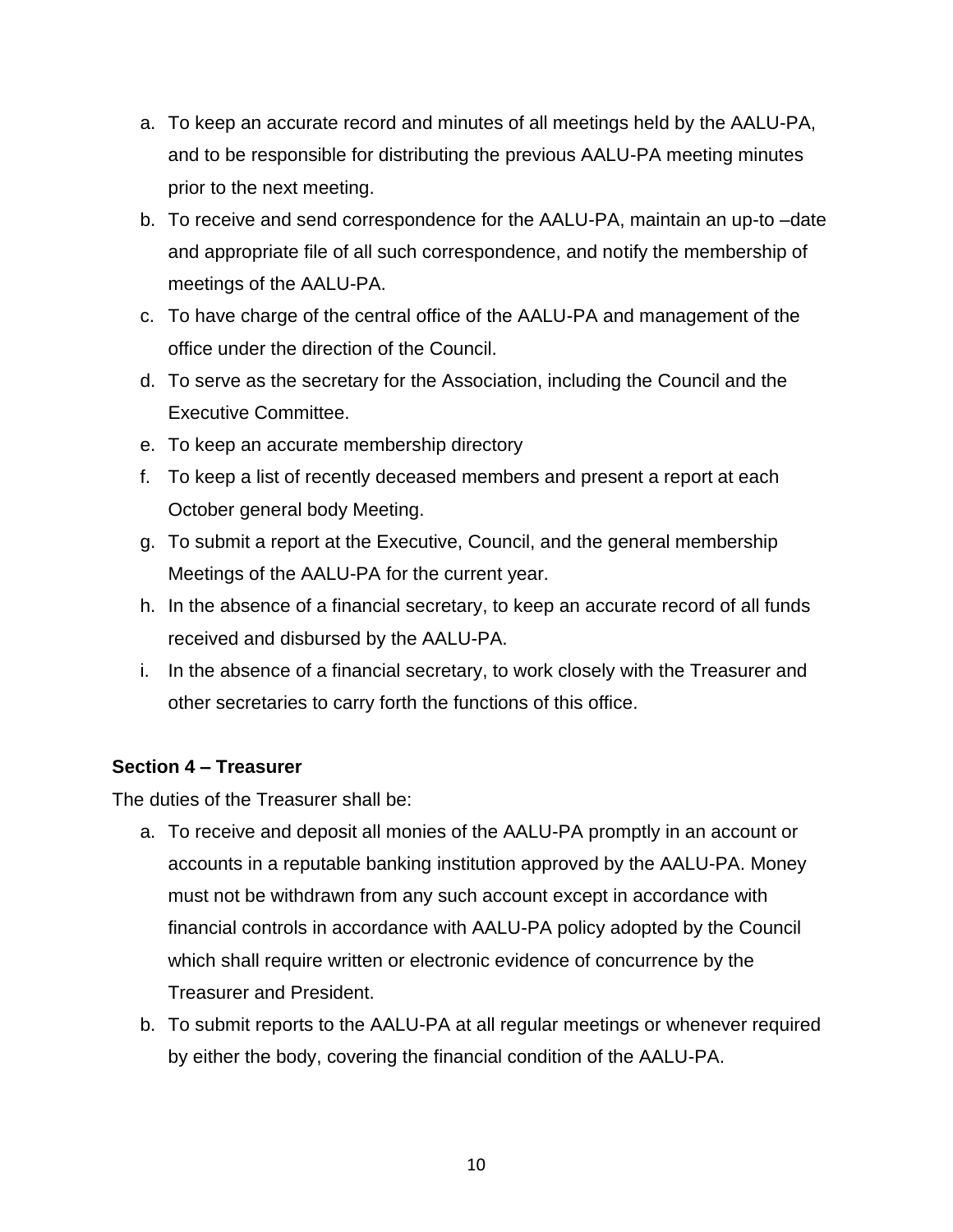- c. To prepare and submit a full annual financial report, aligned with the Association's fiscal year, to the Auditing Committee, for an internal audit, 45 days after the close of the fiscal year so that an audit can be completed before the report is made at the October general body meeting. An external audit shall take place at the end of each two-year term.
- d. To reimburse payees with proper itemized receipts for pre-approved activities.
- e. To secure bonding at the expense of the AALU-PA.
- f. To provide remuneration to contractors and employees of the AALU-PA in accordance with all applicable rules and regulations, including relevant federal and state authorities.
- g. To remain accountable for all work completed by the financial secretary and other assistant(s).

# **Section 5 – Financial Secretary**

- a. Give a receipt for all AALU-PA monies received and remit at once to the Treasurer or deposit immediately in the financial institution referred to in Section 4 of this Chapter, providing evidence of the deposit to the treasurer.
- b. Keep an accurate record of all receipts and payment authorizations for the Treasurer's financial records.
- c. Prepare all payment authorizations as approved by the Executive Committee or the Association in accordance with any policies and procedures of the AALU-PA.
- d. Prepare and present a Financial Secretary's Report at Association and Executive Committee meetings and at other times when requested by the Association. The report must include an accurate record of all receipts, deposits and authorizations for payment.
- e. Report, to the Treasurer, all funds deposited to the Association. These totals shall be included in the Annual Financial Report to the AALU-PA.
- f. To secure bonding at the expense of the AALU-PA.

# **Section 6 – Regional Directors**

1. There should be a Director over each of the Regions: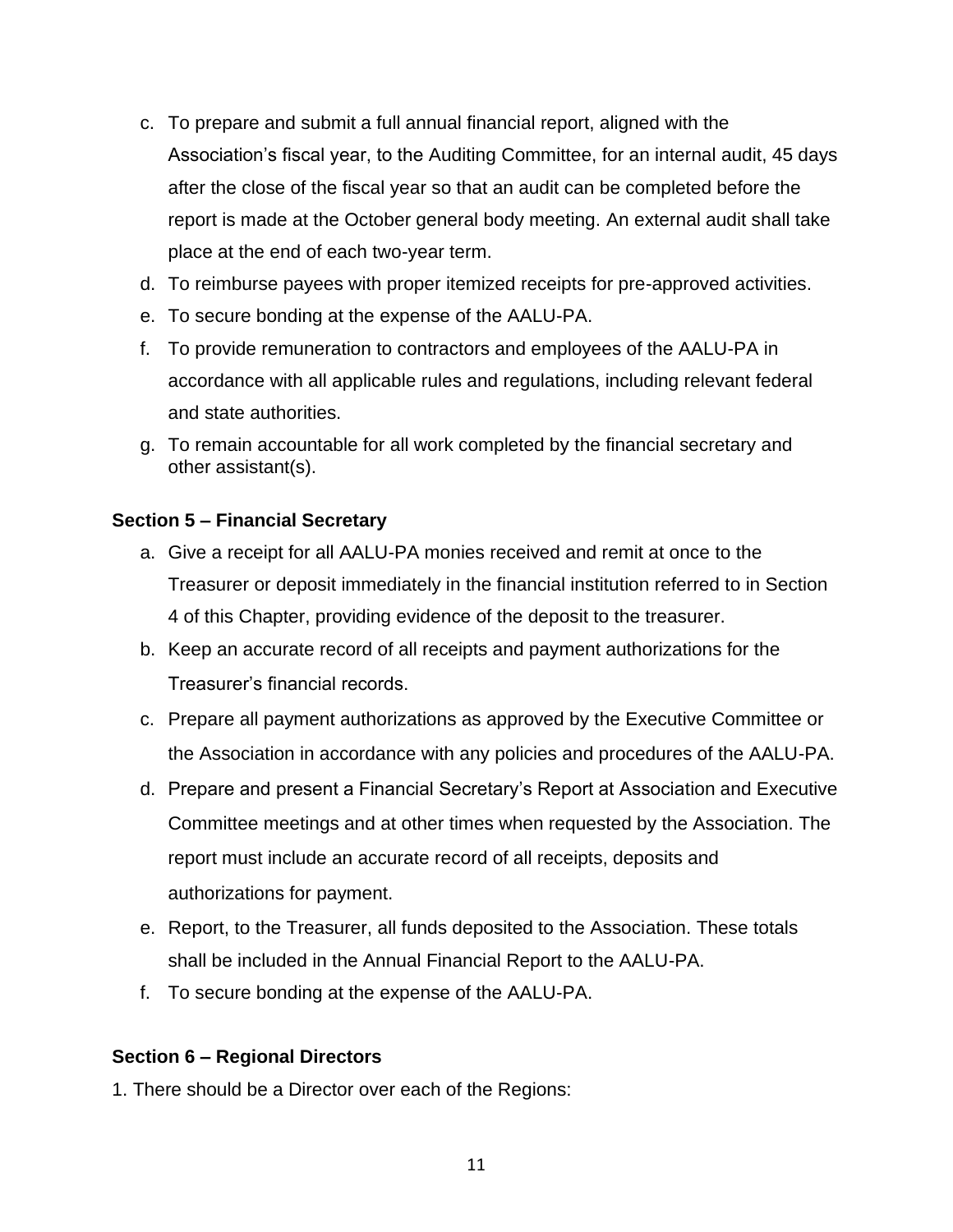- a. **North**: New England states, New York, New Jersey, Pennsylvania, Delaware, Maryland, Virginia, West Virginia and Washington, DC
- b. **South:** North and South Carolina, Georgia, Florida, Mississippi, Arkansas, Louisiana, Tennessee, Alabama, and Kentucky
- c. **Central:** Illinois, Indiana, Iowa, Kansas, Michigan, Minnesota, Missouri, Nebraska, North Dakota, Ohio, South Dakota, and Wisconsin.
- d. **West:** Alaska, Hawaii, California, Texas, Oklahoma, New Mexico, Arizona, Oregon, Washington, Idaho, Utah, Wyoming and Montana
- e. International Countries shall be included and shall be represented by one of the Regional Directors as determined by the President.
- 2. The duties of the Regional Directors are:
	- a. To be responsible for the development and continued activity of chapters in their assigned areas.
	- b. To work closely with the Director of Alumni Relations.
	- c. To perform other duties as deemed by the President.
	- d. To submit a report to the Executive Committee, The Council, and at the meetings of the AALU-PA.

# **Section 7 – Chaplain**

The Chaplain shall recite or lead invocations and benedictions at the opening and closing of meetings or other services.

# **Section 8 – Parliamentarian**

The Parliamentarian is appointed by the President and shall advise the President and other officers, members, and committees on matters of parliamentary procedures. The Parliamentarian has a duty to maintain impartiality, and therefore does not make motions, participate in debate, or vote on any question except in the case of a ballot vote.

#### **Section 9 – Historian**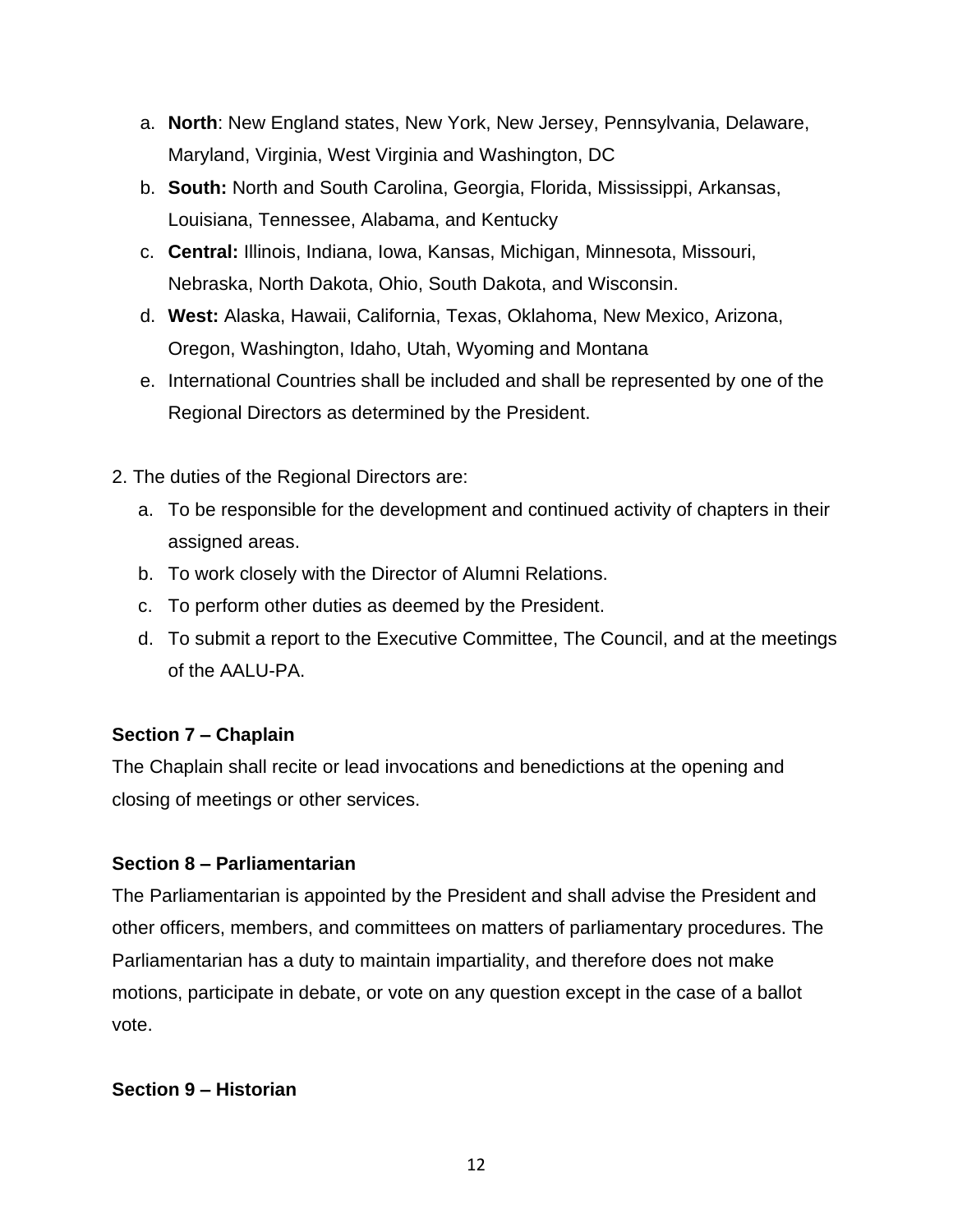The Historian shall prepare a narrative account of the AALU-PA's activities during his/her term in office, which, when approved by the AALU-PA, shall become a permanent part of the AALU-PA's official history.

# **Section 10 – Alumni Trustees**

Alumni Trustees serve as members of the AALU Council and as Lincoln University Trustees in accordance with the University Bylaws. Alumni Trustees:

- a. serve as liaisons between the AALU-PA and the University's Board of Trustees.
- b. attend Board of Trustees Meetings and AALU Council and Member Meetings.
- c. serve on at least one Committee of the AALU-PA.
- d. provide a written report to the Board on the activities of the AALU.
- e. provide a written report to the Council and AALU Membership on the activities of the University Board of Trustees, within thirty (30) days of the Board Meeting.
- f. communicate regularly with the President of the Alumni Association and the local Chapters in which they hold membership.

# **CHAPTER V – COMMITTEES**

# **Section 1 – Standing Committees**

The Standing Committees of the AALU-PA shall consist of the Executive, Nominations and Elections, Finance, Auditing, Publicity, Program, Ways and Means, Membership, Young Alumni, and Sunshine Committees. The chairs of each Standing Committee shall be Council Members and shall submit, for approval, to the AALU-PA and Council, through the Finance Committee, their annual program budget 30 days prior to the May meeting.

# **Section 2 – Executive Committee**

The Executive Committee shall be composed of the President, Vice President, Treasurer, Secretary, and the Chairs of the Finance, Program, and Membership Committees. The Parliamentarian shall serve the Executive Committee in an advisory capacity consistent with these Bylaws. The Executive Committee shall have the general control of the affairs and programs of the AALU-PA subject to the authority of the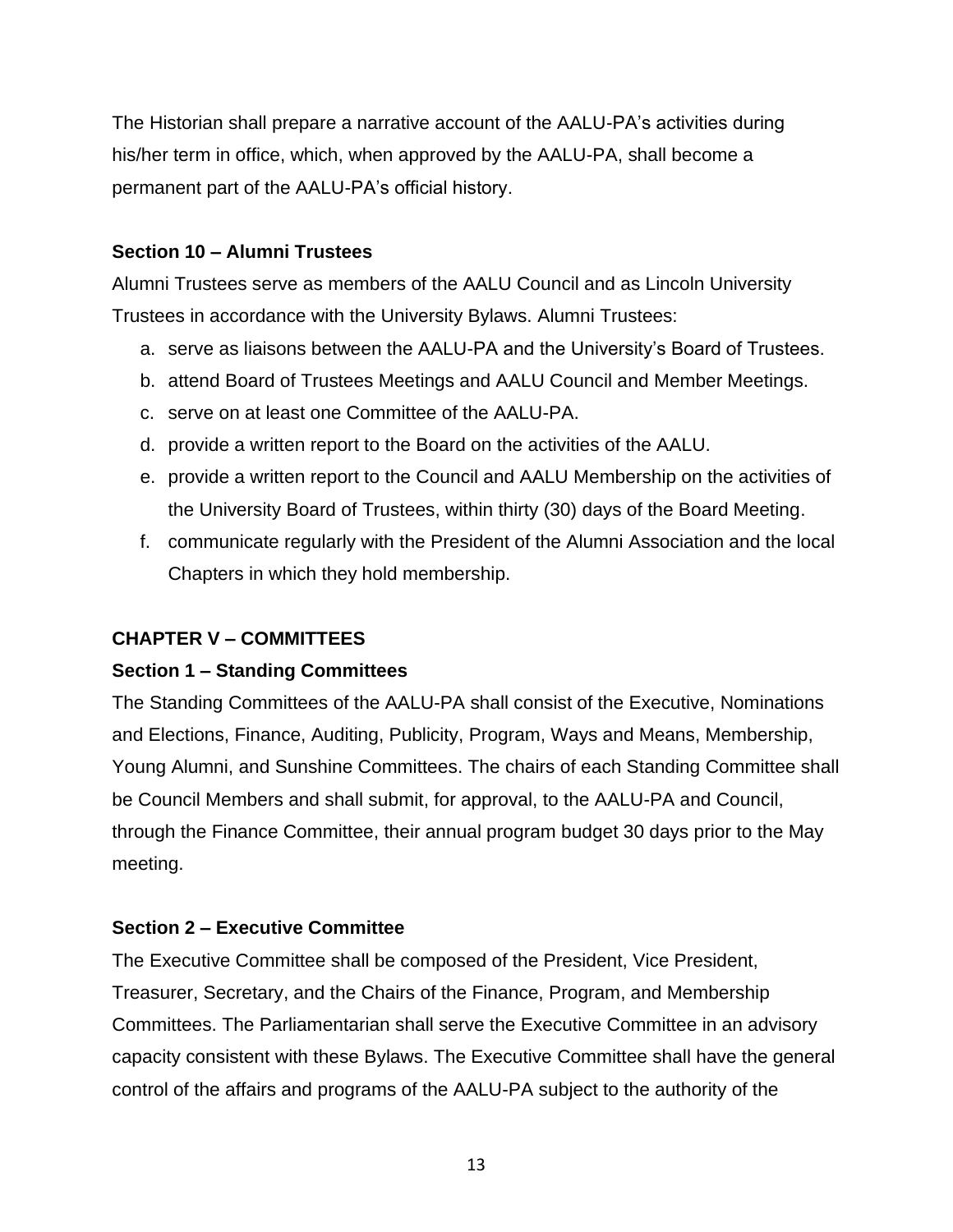Council, and the provisions of the bylaws. The quorum of the Executive Committee shall be more than one-half of the Committee's total membership or 4 members. The Executive Committee shall be responsible:

- a. To approve the creation of special committees as needs arise.
- b. To approve interim AALU-PA officers appointed by the President to fill all vacancies in Association offices.
- c. To decide matters of AALU-PA policy subject to approval by the Council.

# **Section 3 – Nominations and Elections Committee**

The Nominations and Elections Committee shall be composed of five (5) members who shall be elected at the May meeting of the AALU-PA. The member receiving the highest number of votes shall be the chairperson of the committee. If this situation does not occur, the members of the committee shall elect its own chairperson. The Nominations and Elections Committee shall oversee the election process after its report is formally presented to the assembly. If one of the nominees withdraws before the election, the committee shall be re-convened and must meet within two (2) weeks to agree upon another nomination. Members of the Nominations and Elections Committee may become nominees for an elective office themselves; however once they agree to become a nominee they must resign from their Nominations and Elections Committee position. In the event that a member of the Nominations and Elections Committee resigns, The President must nominate a replacement committee member within 30 days. The nominee must be approved by a simple majority of the Executive Committee.

#### **Section 4 – Finance Committee**

The Finance Committee shall be composed of the Treasurer and the Financial Secretary and at least four (4) other members appointed by the President before the October meeting. The Finance Committee shall prepare a budget for the fiscal year beginning the first day of July and to submit it for approval to the Council and the Association at their regular meetings in May. The Finance Committee shall from time to time submit supplements to the budget.

14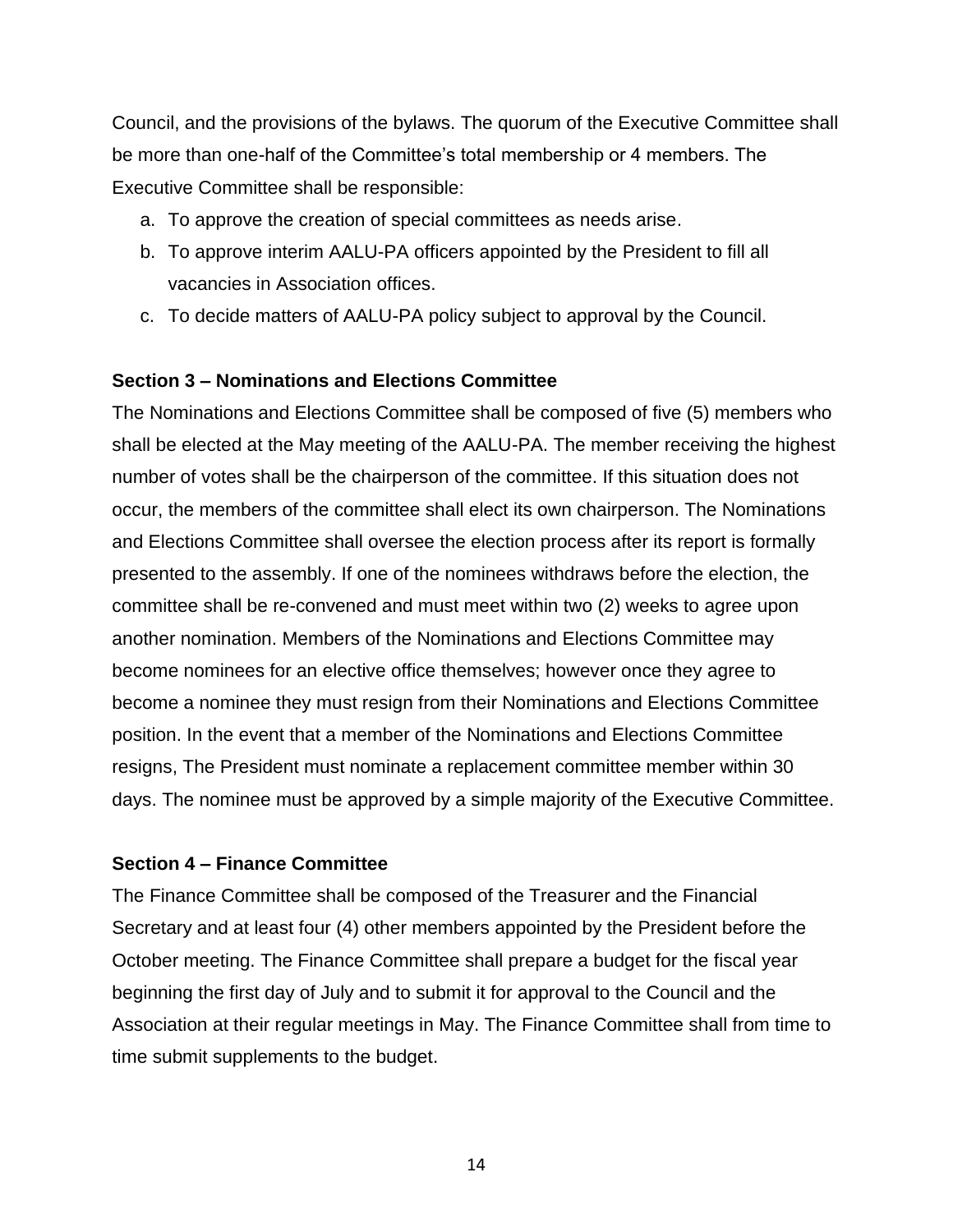### **Section 5 – Auditing Committee**

The Auditing Committee shall be composed of at least three (3) members appointed by the President at the October membership Meeting who shall be responsible for auditing the Treasurer's accounts, once received within 45 days of the close of the fiscal year and present a report to the Council at the October meeting. The Committee shall also be responsible for facilitating the external audit at the end of each two-year term (see Chapter IV, section 4).

### **Section 6 – Public Relations Committee**

The Public Relations Committee shall be composed of at least three (3) members appointed by the President. The function of the Public Relations Committee is to positively publicize the AALU-PA's members and events to all available media.

# **Section 7 – Program Committee**

The Program Committee shall be composed of at least five (5) members appointed by the President promptly after the October meeting. The Program Committee shall be responsible for planning the annual program of the AALU-PA, including how it can accomplish the mission and objectives of the AALU-PA.

# **Section 8 – Ways and Means Committee**

The Ways and Means Committee shall be composed of at least three (3) members chosen by the President. The function of this committee shall be to coordinate fundraising efforts of the AALU-PA.

# **Section 9 – Sunshine Committee**

The Sunshine Committee shall consist of at least three (3) members chosen by the President. The purpose of the Sunshine Committee is to provide for the health and welfare of the membership as needed.

# **Section 10 – Young Alumni Committee**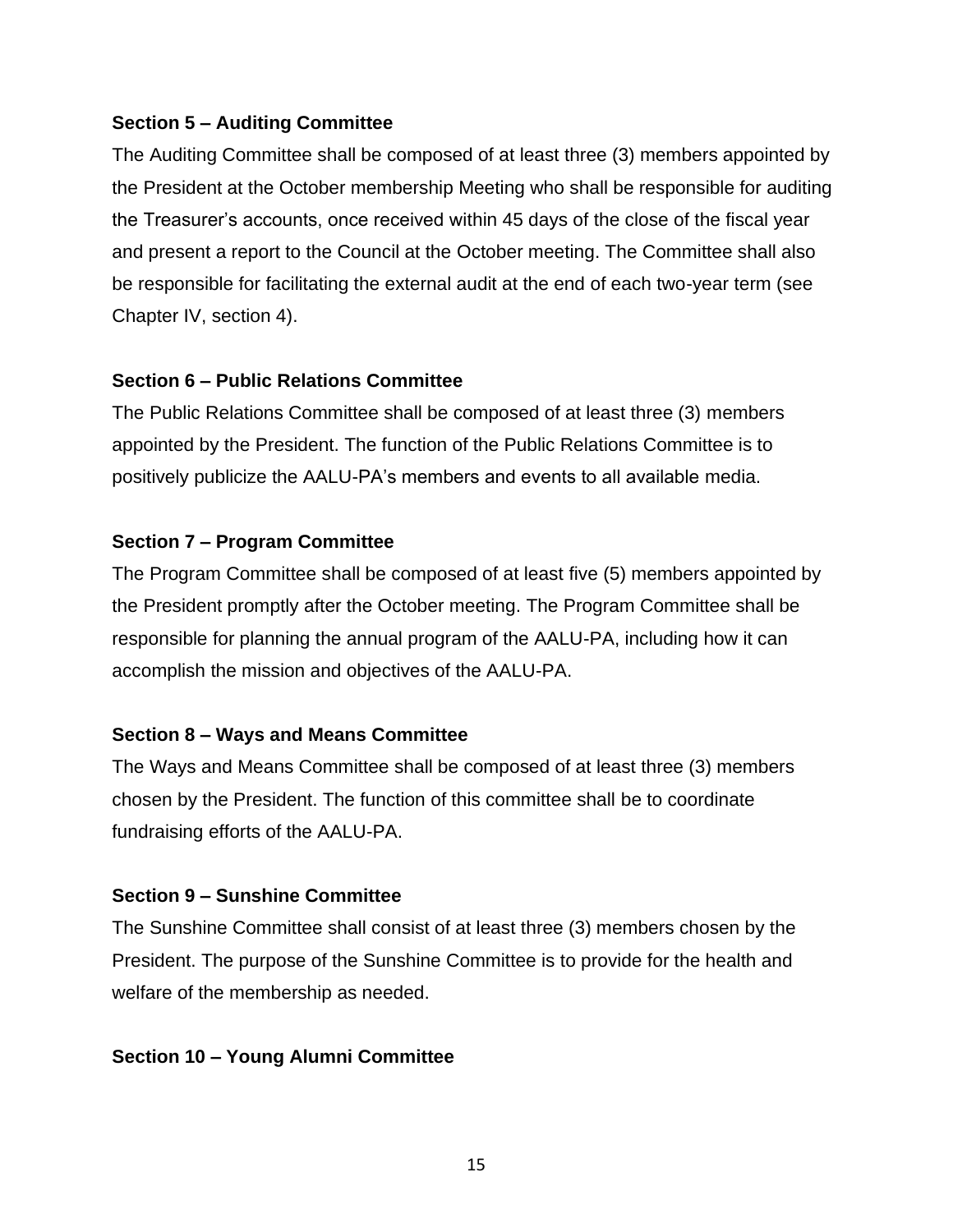The Young Alumni Committee shall consist of at least three members chosen by the President. The purpose of the Young Alumni Committee is to lead the AALU-PA's responsibility to identify, address and support the needs of alumni who are 15 years or less post-Lincoln attendance by supporting the Association in providing educational, philanthropic, social and networking opportunities.

# **Section 11 – Membership Committee**

The Membership Committee shall consist of at least five (5) members chosen by the President. The Regional Directors shall be part of the Membership Committee. The purpose of the Membership Committee is to recruit new members, retain current members, and reclaim inactive members of the AALU-PA. The Membership Committee shall prepare reports due at each regular Council meeting that includes the size and demographics of the AALU-PA membership. This report shall also be detailed and provided by geographic location to the Chapter representatives for each member's locale.

# **Section 12 - Ad Hoc Committees**

Ad Hoc Committees of the AALU-PA shall be selected by the President of the AALU. These Committee Chairs and/or Members are non-voting members of the Council.

# **CHAPTER VI- CHAPTER AUTHORITY**

It shall be the sole authority of the AALU-PA to formulate, establish, create and recognize all alumni chapters. The Council shall adopt guidelines for the establishment of new/revitalized AALU-PA Chapter. Local chapters of the General Alumni AALU-PA shall be formed by authorization of the Executive Committee in accordance with AALU-PA approved guidelines on the application of five (5) or more members who are current in their financial responsibilities subject to the following conditions:

1. The number of chapters in any given area locality shall be determined by the Council.